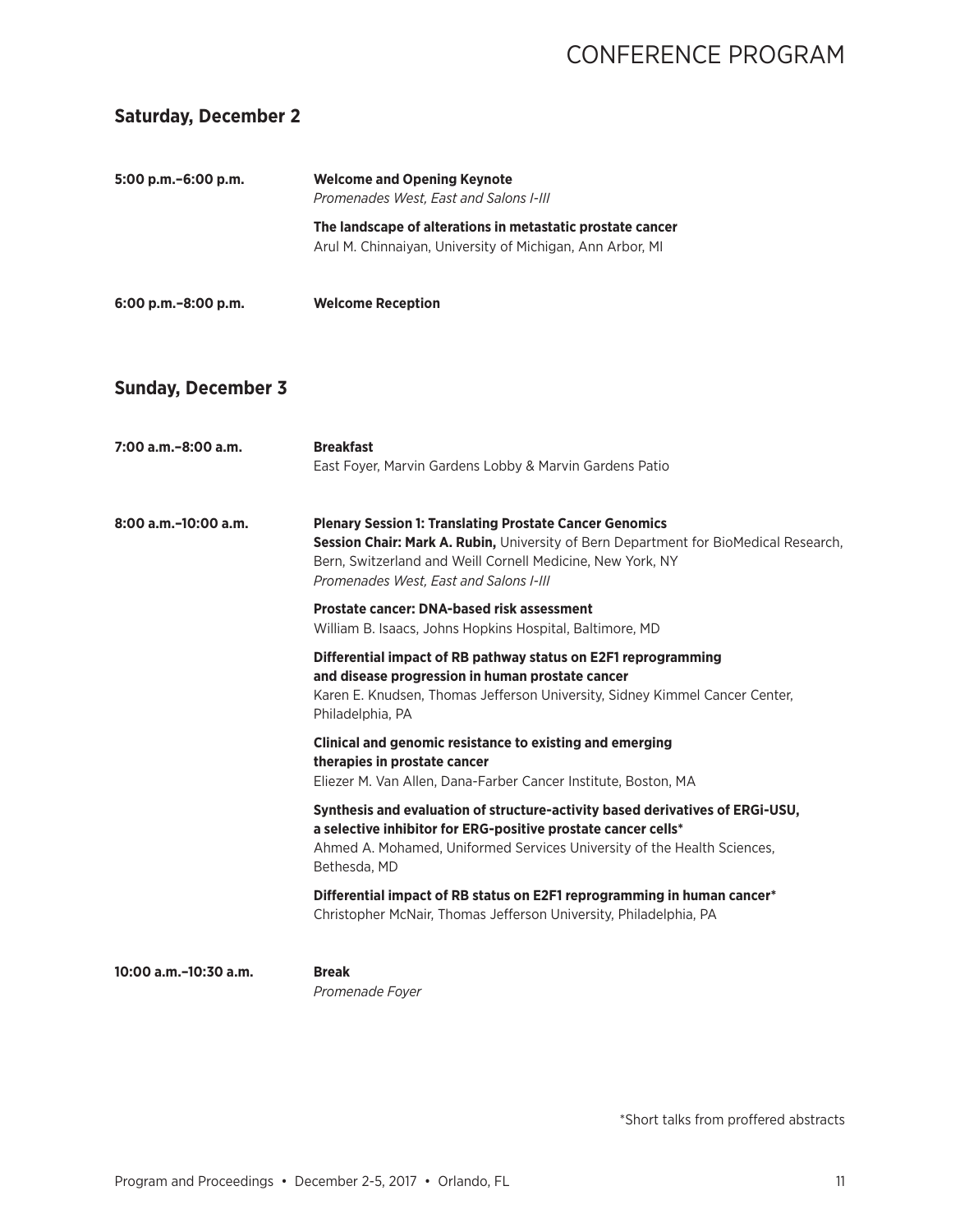| 10:30 a.m.-12:30 p.m. | Plenary Session 2: Prostate Cancer Behavior-Distinguishing the Tigers<br>from the Kittens<br>Session Chair: Himisha Beltran, Weill Cornell Medical College, New York, NY<br>Promenades West, East and Salons I-III                                                                           |
|-----------------------|----------------------------------------------------------------------------------------------------------------------------------------------------------------------------------------------------------------------------------------------------------------------------------------------|
|                       | Emerging therapeutic strategies for androgen-indifferent prostate cancer<br>Himisha Beltran                                                                                                                                                                                                  |
|                       | The role of imaging in helping us to discriminate clinically<br>significant prostate cancer from insignificant disease<br>Mark Emberton, University College London Hospitals, London, United Kingdom                                                                                         |
|                       | Title to be announced<br>Felix Y. Feng, University of California San Francisco, San Francisco, CA                                                                                                                                                                                            |
|                       | Radio-resistance of PTEN-deficient prostate tumors is enhanced by<br>treatment-induced chemokine signaling and is associated with biochemical<br>recurrence and development of metastasis*<br>Chris W.D. Armstrong, Queen's University Belfast, Belfast, Northern Ireland,<br>United Kingdom |
|                       | Oncogenic convergence of normal human prostate epithelial cells<br>to a small cell neuroendocrine phenotype*<br>Jung Wook Park, University of California Los Angeles, Los Angeles, CA                                                                                                        |
| 12:30 p.m.-2:30 p.m.  | <b>Lunch on Own</b>                                                                                                                                                                                                                                                                          |
| 2:30 p.m.-4:30 p.m.   | Plenary Session 3: Roundtable on the Clinical Development of Biomarkers-<br>Do We Need Better Biomarkers to Identify Higher-Risk, Locally Advanced Disease?<br>Moderator: Lorelei A. Mucci, Harvard School of Public Health, Boston, MA<br>Promenades West, East and Salons I-III            |
|                       | <b>Introduction</b><br>Lorelei A. Mucci                                                                                                                                                                                                                                                      |
|                       | Early detection of high-risk localized prostate cancer<br>Scott A. Tomlins, University of Michigan Medical School, Ann Arbor, MI                                                                                                                                                             |
|                       | Early, highly specific risk stratification for lethal prostate cancer using a<br>prespecified statistical model based on four Kallikrein markers in blood<br>Hans G. Lilja, Memorial Sloan Kettering Cancer Center, New York, NY                                                             |
|                       | Comprehensive transcriptomic profiling challenges the robustness<br>of prostate cancer prognostic signatures to multifocality*<br>Daniel H. Hovelson, University of Michigan, Ann Arbor, MI                                                                                                  |
|                       | Whole blood assay for rapid detection of AR-v7 in metastatic castration-resistant<br>prostate cancer: No correlation with response to androgen-axis targeting agents*<br>Sarah To, Monash University, Melbourne, VIC, Australia                                                              |
| 4:30 p.m. - 6:30 p.m. | <b>Reception and Poster Session A</b><br>Salons IV-VI and Marvin Gardens and Marvin Gardens Patio                                                                                                                                                                                            |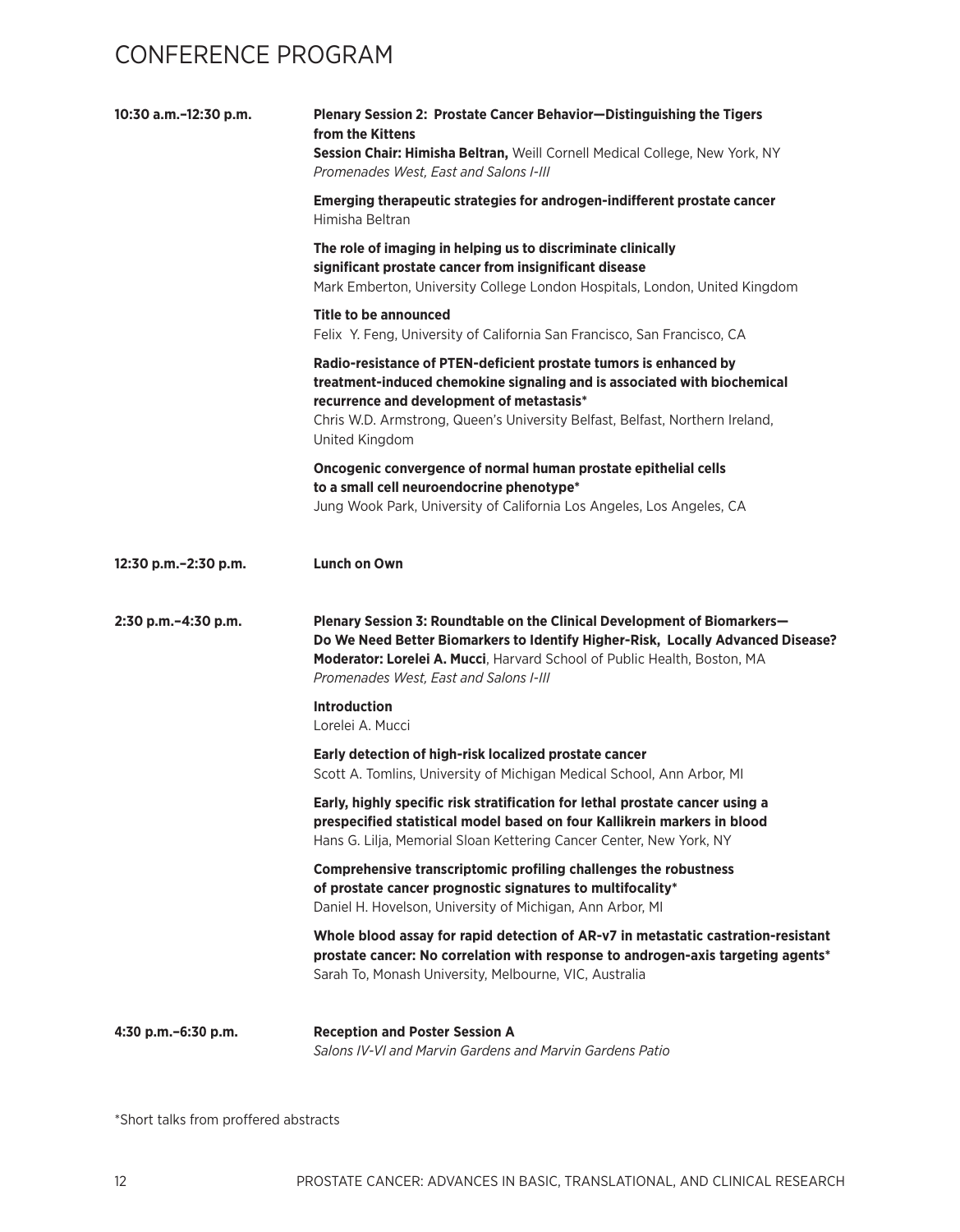#### **Monday, December 4**

| 7:00 a.m.-8:00 a.m.       | <b>Breakfast</b><br>East Foyer, Marvin Gardens Lobby and Marvin Gardens Patio                                                                                                                                                                       |
|---------------------------|-----------------------------------------------------------------------------------------------------------------------------------------------------------------------------------------------------------------------------------------------------|
| $8:00$ a.m. $-10:00$ a.m. | Plenary Session 4: Risk and Screening-Where Next?<br>Session Chair: Freddie C. Hamdy, University of Oxford, Oxford, United Kingdom<br>Promenades West, East and Salons I-III                                                                        |
|                           | Risk and appropriate screening of African-Americans for prostate cancer<br>Isaac J. Powell, Barbara Ann Karmanos Cancer Institute, Detroit, MI                                                                                                      |
|                           | Germline genetic testing in prostate cancer<br>Colin Pritchard, University of Washington, Seattle, WA                                                                                                                                               |
|                           | The ProtecT study and early detection: What have we learnt?<br>Freddie C. Hamdy                                                                                                                                                                     |
|                           | Does coffee consumption confer survival benefits among men diagnosed<br>with prostate cancer? A large prospective analysis in the Health<br>Professionals Follow-up Study*<br>Cindy Zhou, Harvard T. H. Chan School of Public Health, Boston, MA    |
|                           | The past, current, and future incidence rates and burden of metastatic prostate<br>cancer in the United States*<br>Michael Cook, National Cancer Institute, Rockville, MD                                                                           |
| 10:00 a.m.-10:30 a.m.     | <b>Break</b><br>Promenade Foyer                                                                                                                                                                                                                     |
| 10:30 a.m.-12:30 p.m.     | <b>Plenary Session 5: Novel Therapeutic Strategies and Drug Targets</b><br>Session Chair: Johann de Bono, Institute of Cancer Research, The Royal Marsden NHS<br>Foundation Trust, Sutton, United Kingdom<br>Promenades West, East and Salons I-III |
|                           | Improving prostate cancer care through novel therapeutic strategies<br>Johann de Bono                                                                                                                                                               |
|                           | Identification of synthetic lethal dependencies in CRPC<br>Myles A. Brown, Dana-Farber Cancer Institute, Boston, MA                                                                                                                                 |
|                           | Targeting oligometastatic disease in prostate cancer<br>Kenneth J. Pienta, Johns Hopkins University School of Medicine, Baltimore, MD                                                                                                               |
|                           | Therapeutic targeting of the p300/CBP bromodomain for the treatment of<br>castration resistant prostate cancer* (Not CME accredited)<br>Nigel Brooks, CellCentric Ltd., Cambridge, United Kingdom                                                   |
|                           | A highly potent novel class of P160-SRC inhibitors for the treatment of castration-<br>resistant prostate cancer*<br>Salma Kaochar, Baylor College of Medicine, Houston, TX                                                                         |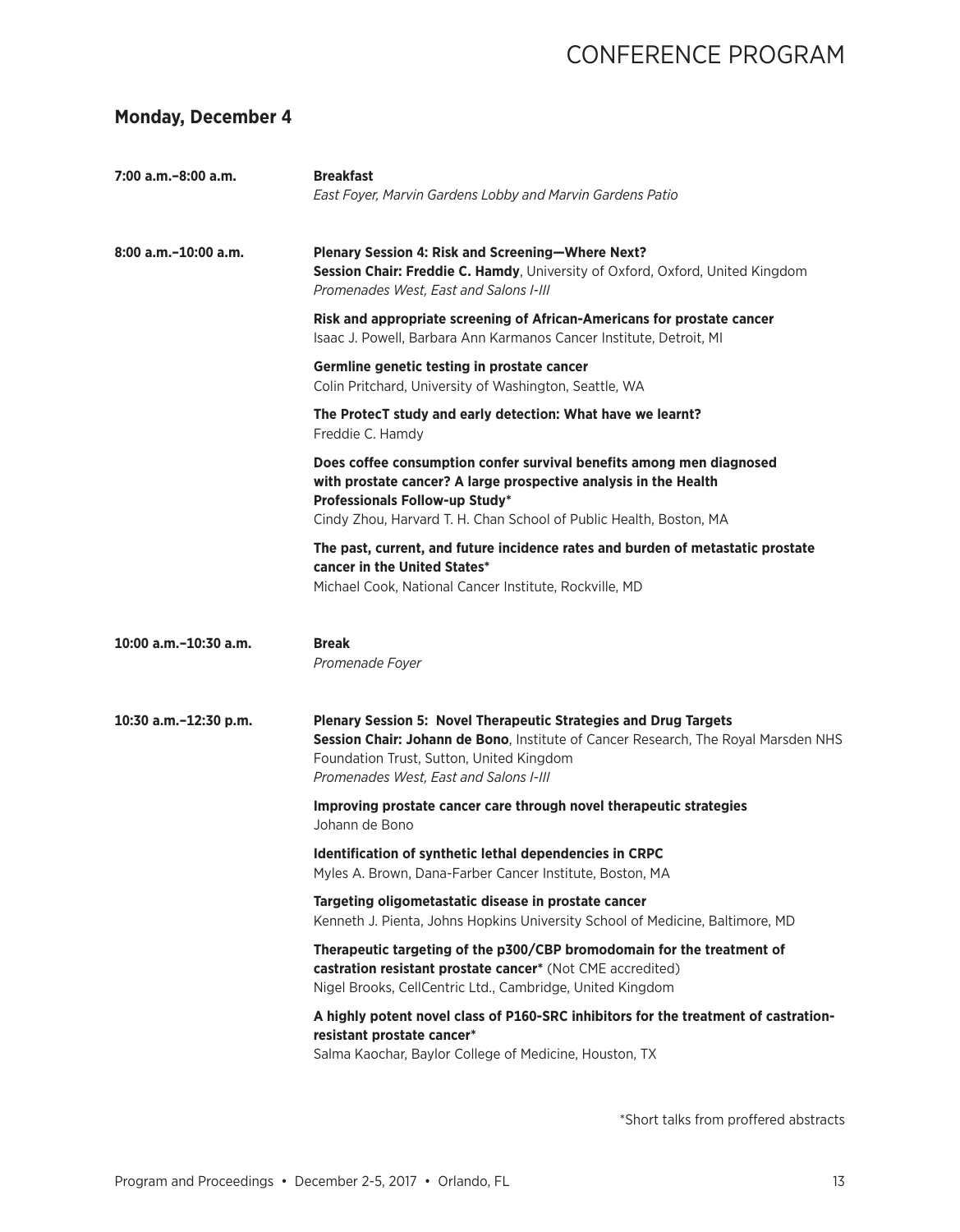| 12:30 p.m.-2:30 p.m.     | <b>Lunch and Poster Session B</b><br>Salons IV-VI and Marvin Gardens and Marvin Gardens Patio                                                                                                                          |
|--------------------------|------------------------------------------------------------------------------------------------------------------------------------------------------------------------------------------------------------------------|
| $2:30$ p.m. $-4:30$ p.m. | <b>Plenary Session 6: DNA Repair and Prostate Cancer</b><br>Session Chair: Alan D. D'Andrea, Dana-Farber Cancer Institute, Boston, MA<br>Promenades West, East and Salons I-III                                        |
|                          | <b>Multimodal tumor genomics and the microenvironment:</b><br>Annotating DNA repair and aggressive prostate cancer<br>Robert G. Bristow, University Health Network Princess Margaret Hospital,<br>Toronto, ON, Canada  |
|                          | PARP inhibitor resistance in prostate cancer<br>Alan D. D'Andrea                                                                                                                                                       |
|                          | Sensitivity and resistance biomarkers to PARP inhibitors in mCRPC<br>Joaquin Mateo, The Institute of Cancer Research and The Royal Marsden NHS<br>Foundation Trust, Sutton, United Kingdom                             |
|                          | An automated tissue staining and quantitative digital image analysis pipeline<br>for quantification of DNA damage repair at the single-cell level*<br>Beatrice Knudsen, Cedars-SInai Medical Center, Los Angeles, CA   |
|                          | High-risk pathologic and genomic features of BRCA2-mutant prostate cancer*<br>Laura H. Porter, Monash University, Clayton, VIC, Australia                                                                              |
| 4:30 p.m. - 5:30 p.m.    | Hot Topics in Prostate Cancer Research: Late-Breaking Results<br>Session Chair: Elin Thysell, Department of Medical Biosciences, Pathology,<br>Umea University, Umea, Sweden<br>Promenades West, East and Salons I-III |
|                          | Prostate cancer neoadjuvant intensive androgen-deprivation therapy<br>selects for tumor foci with diverse oncogenic alterations*<br>Adam G. Sowalsky, National Cancer Institute, Bethesda, MD                          |
|                          | Stem cell-directed pan-cancer analysis reveals a human adult stem cell signature<br>that defines aggressive epithelial cancer subtypes*<br>Bryan A. Smith, University of California Los Angeles, Los Angeles, CA       |
|                          | Clinically relevant molecular subgroups of prostate cancer bone metastases*<br>Elin Thysell                                                                                                                            |
|                          | Genomic variations associated with prostate cancer in large cohort<br>of African American men*<br>Walter Rayford, The Urology Group LLC, Memphis, TN                                                                   |
| $5:30$ p.m.              | <b>Evening Off</b>                                                                                                                                                                                                     |